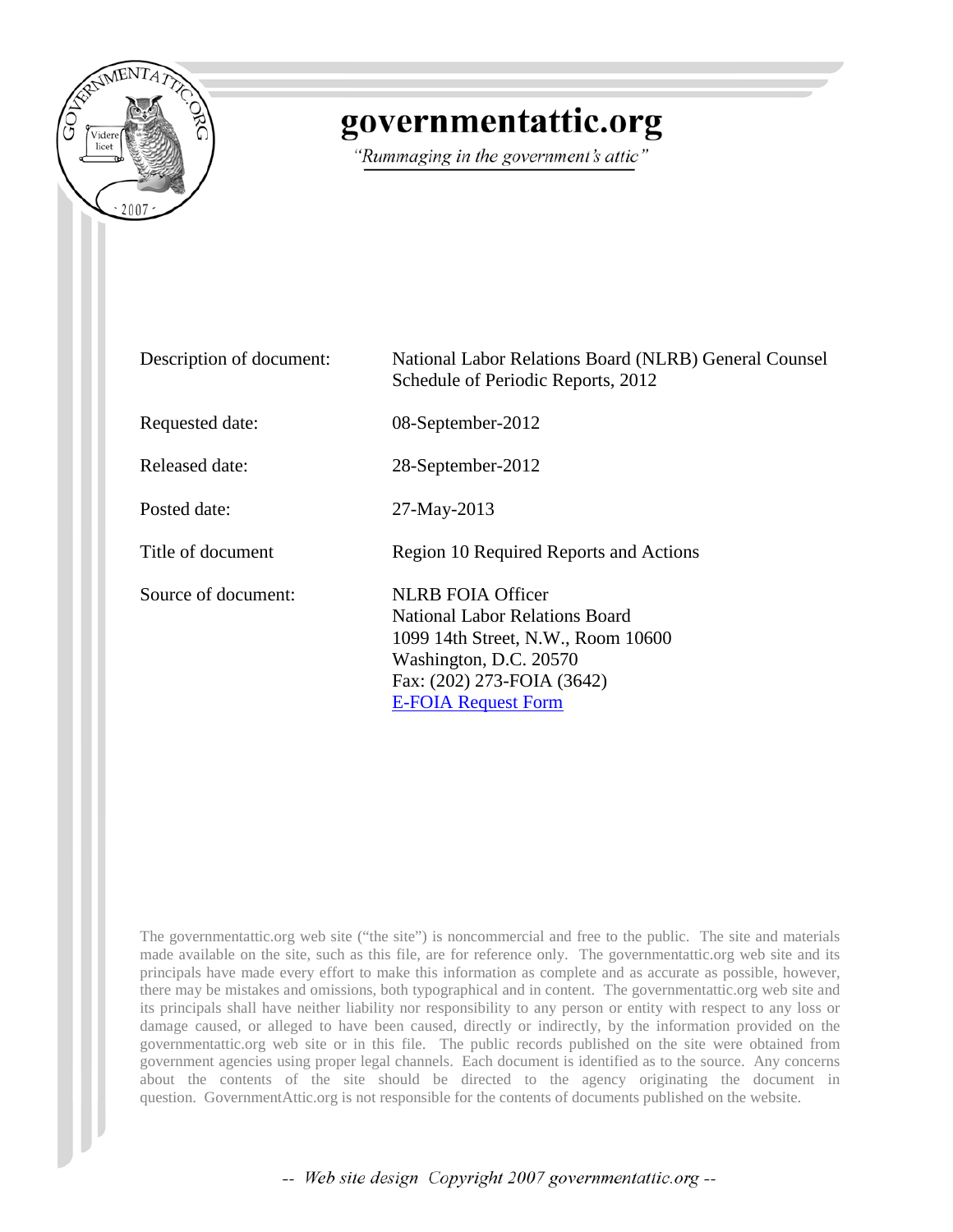

## **UNITED STATES GOVERNMENT NATIONAL LABOR RELATIONS BOARD FREEDOM OF INFORMATION OFFICE**

Washington D.C. 20570

September 28, 2012

Re: : FOIA ID LR-2012-0667

This is in response to your FOIA request, dated September 8, 2012 and received in this Office on September 18, 2012, in which, as a follow-up to your request in LR-2012-0584, you request a copy of the GC Report Schedule (that had been posted on the NLRB employees-only Intranet site).

As our prior response indicated, this document is no longer located on the current Intranet site. The Division of Operations-Management, however, located the enclosed document, which was previously available on the Surfboard, a prior version of the Agency's Intranet. The Division of Operations-Management stated that this report schedule, which was a sample created by one NLRB regional office, is not in use and contains much outdated information, including the names of employees who are no longer with the Agency or no longer in the same position. A redaction has been made in this report pursuant to FOIA Exemption 6, since disclosure of that information could constitute an unwarranted invasion of privacy.

For the purpose of assessing fees, I have placed you in Category Ill, "all other requesters" category. As a requester in this category, you will not be charged for the first 100 pages of duplication or the first two hours of search time. **NLRB Rules and Regulations, 29 C.F.R § 102.117(d)(2)(ii)(D).** Accordingly, there is no charge for processing this FOIA request.

The undersigned is responsible for the above determination. You may obtain a review thereof under the provisions of the NLRB's Rules and Regulations, Section 102.117(c)(2)(v), by filing an appeal with the General Counsel, Office of Appeals, National Labor Relations Board, Washington, D.C., 20570, within 28 calendar days of the date of this letter. Thus, the appeal must be received by the close of business at 5:00 p.m. (ET) on October 26, 2012. Any appeal should contain a complete statement of the reasons upon which it is based. Questions concerning an appeal of this determination should be directed to the Office of Appeals. For questions concerning this letter, please call Diane Bridge, FOIA Supervisor, at (202) 273-3851.

Sincerely,

*0.* acqueline A. Young reedom of Information Offic

Enclosure

LGK/kmb LR-2012.0667.final.lgk.doc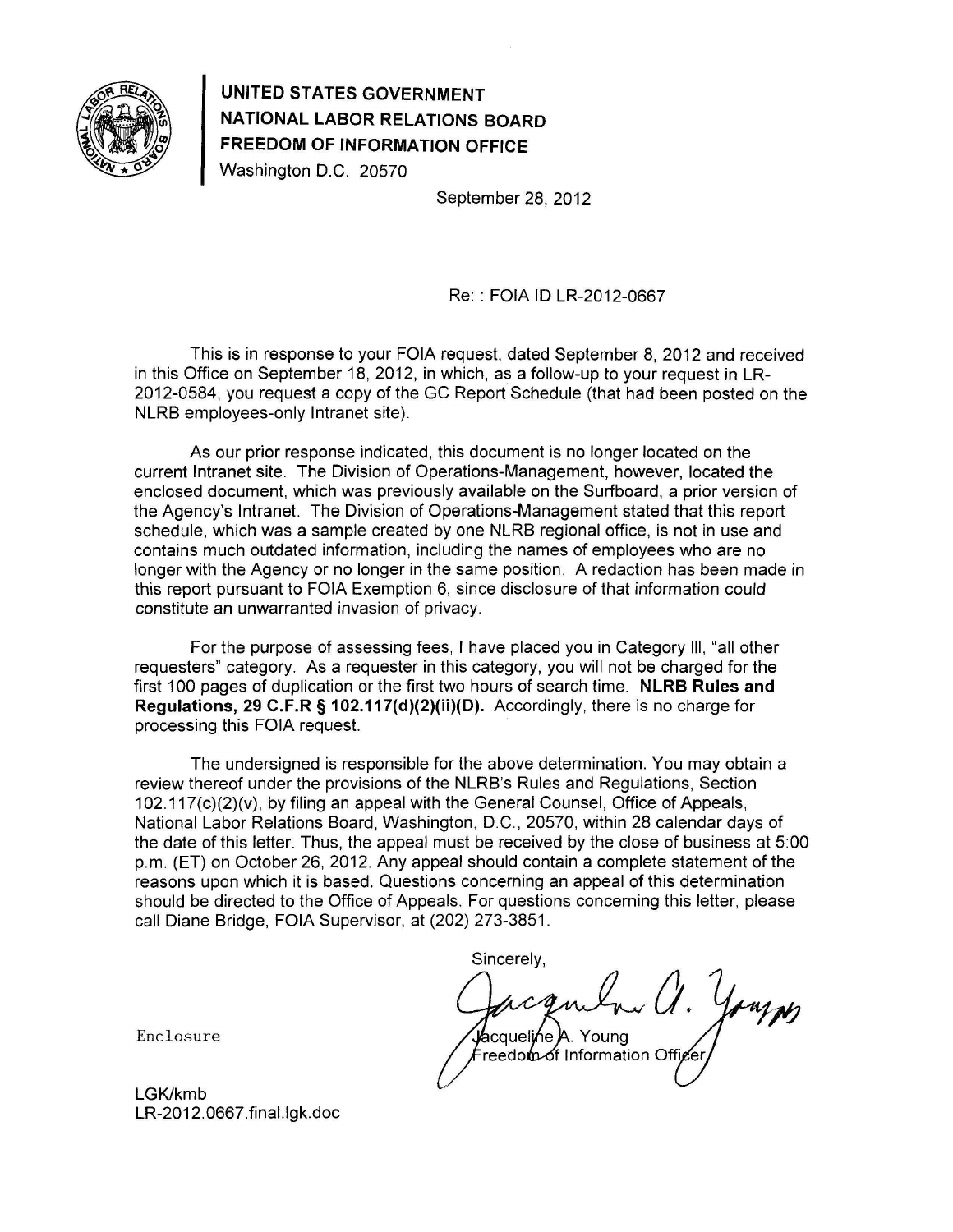## 9/27/2012 REGION 10 REQUIRED Page 1 of 2 REPORTS AND ACTIONS

| <b>Name of Report</b><br><b>LEASED VEHICLE</b> | <b>When Required</b> | Date Due                            | Person Sent to                         |
|------------------------------------------------|----------------------|-------------------------------------|----------------------------------------|
| SURVEY REPORT<br>MANAGEMENT                    | ANNUALLY             | <b>UPON REQUEST</b>                 | <b>Beth Tursell</b>                    |
|                                                |                      |                                     |                                        |
| DEVELOPMENT<br>PLANS                           | <b>ANNUALLY</b>      |                                     | OED, AGC/Deputy in<br>Operations       |
| FOIA REPORT<br><b>SENIOR AID</b>               | ANNUALLY             | FEBRUARY                            | <b>Rick Siegel</b>                     |
| PROGRAM<br><b>GENERAL</b>                      | ANNUALLY             | <b>UPON REQUEST</b>                 | Audry Minnifield                       |
| COUNSEL'S MENTOR                               |                      |                                     |                                        |
| <b>SURVEY</b>                                  | ANNUALLY             | <b>SEPTEMBER</b>                    | Yvette Hatfield                        |
| <b>EMERGENCY PLANS</b>                         | ANNUALLY             |                                     | William Powers, Terry                  |
| UPDATE                                         | FEBRUARY             | <b>APRIL 1ST</b>                    | Morgan                                 |
| CHEMICAL, OFFICE                               |                      |                                     | Rachel Bissessar,                      |
| <b>INSPECTION</b>                              | ANNUALLY             |                                     | AGC/Deputy in                          |
| REPORT                                         | <b>NOVEMBER</b>      | <b>JANUARY 7TH</b>                  | Operations                             |
|                                                | ANNUALLY,            |                                     |                                        |
| <b>TREASURY OFFSET</b>                         | <b>UPDATED AS</b>    |                                     | Sondra Rhodes, Finance,                |
| <b>PROGRAM REPORT</b><br>OVERAGE               | NEEDED               | <b>NOVEMBER</b><br>5TH DAY OF THE   | <b>Beth Tursell</b>                    |
| COMPLIANCE                                     | <b>MONTHLY</b>       | <b>MONTH</b>                        | <b>CATS Generated</b>                  |
| <b>OVERAGE C CASE</b>                          |                      | 5TH DAY OF THE                      |                                        |
| <b>REPORT</b>                                  | <b>MONTHLY</b>       | <b>MONTH</b>                        | <b>CATS Generated</b>                  |
| OFFICIAL TIME<br><b>REPORT</b>                 |                      | 5TH DAY OF THE                      |                                        |
|                                                | <b>MONTHLY</b>       | <b>MONTH</b>                        | Harry Jones                            |
|                                                |                      |                                     |                                        |
| PROFESSIONAL                                   |                      |                                     |                                        |
| <b>TRAVEL REPORT</b>                           | <b>MONTHLY</b>       | 10TH DAY OF MONTH                   | Carole Coleman                         |
| <b>HEARING CONTROL</b>                         |                      |                                     |                                        |
| <b>LOG REPORT</b>                              | <b>MONTHLY</b>       | 8TH DAY OF MONTH                    | Linda Blake                            |
| <b>COURT REPORTING</b>                         | <b>MONTHLY</b>       |                                     | Contracts and                          |
|                                                |                      |                                     | Procurement<br>Sharon Davis;           |
| COPIER REPORT                                  | <b>MONTHLY</b>       | 25TH DAY OF MONTH                   | <b>Q</b> oceusa                        |
| GSA CAR MILEAGE                                |                      |                                     |                                        |
| <b>REPORT</b>                                  | <b>MONTHLY</b>       | 20TH DAY OF MONTH                   | GSA, Finance                           |
| <b>EAJA REPORT</b>                             | QUARTERLY            | 5 DAYS AFTER END<br>OF QUARTER      |                                        |
|                                                |                      | 15TH DAY AFTER END                  | Deldran Howard                         |
| 10(j) REPORT                                   | QUARTERLY            | OF QUARTER                          | <b>CATS Generated by</b><br>Operations |
| <b>SOCIAL</b>                                  |                      |                                     |                                        |
| <b>SECURITY</b>                                |                      | 10th DAY OF THE                     |                                        |
| <b>BACKPAY CHECK</b>                           | QUARTERLY            | <b>MONTH</b>                        | <b>Beth Tursell</b>                    |
|                                                |                      | 10th DAY OF THE                     | Karl Rohrbaugh / Beth                  |
| <b>REPORT</b>                                  | QUARTERLY            | <b>MONTH</b>                        | Tursell                                |
| DATA INTEGRITY<br><b>REPORT</b>                |                      | 10th DAY OF THE                     |                                        |
|                                                | QUARTERLY            | <b>MONTH</b>                        | Cendora Hudson                         |
| ACCIDENT REPORT                                | QUARTERLY            | 1ST DAY OF QUARTER Rachel Bissessar |                                        |